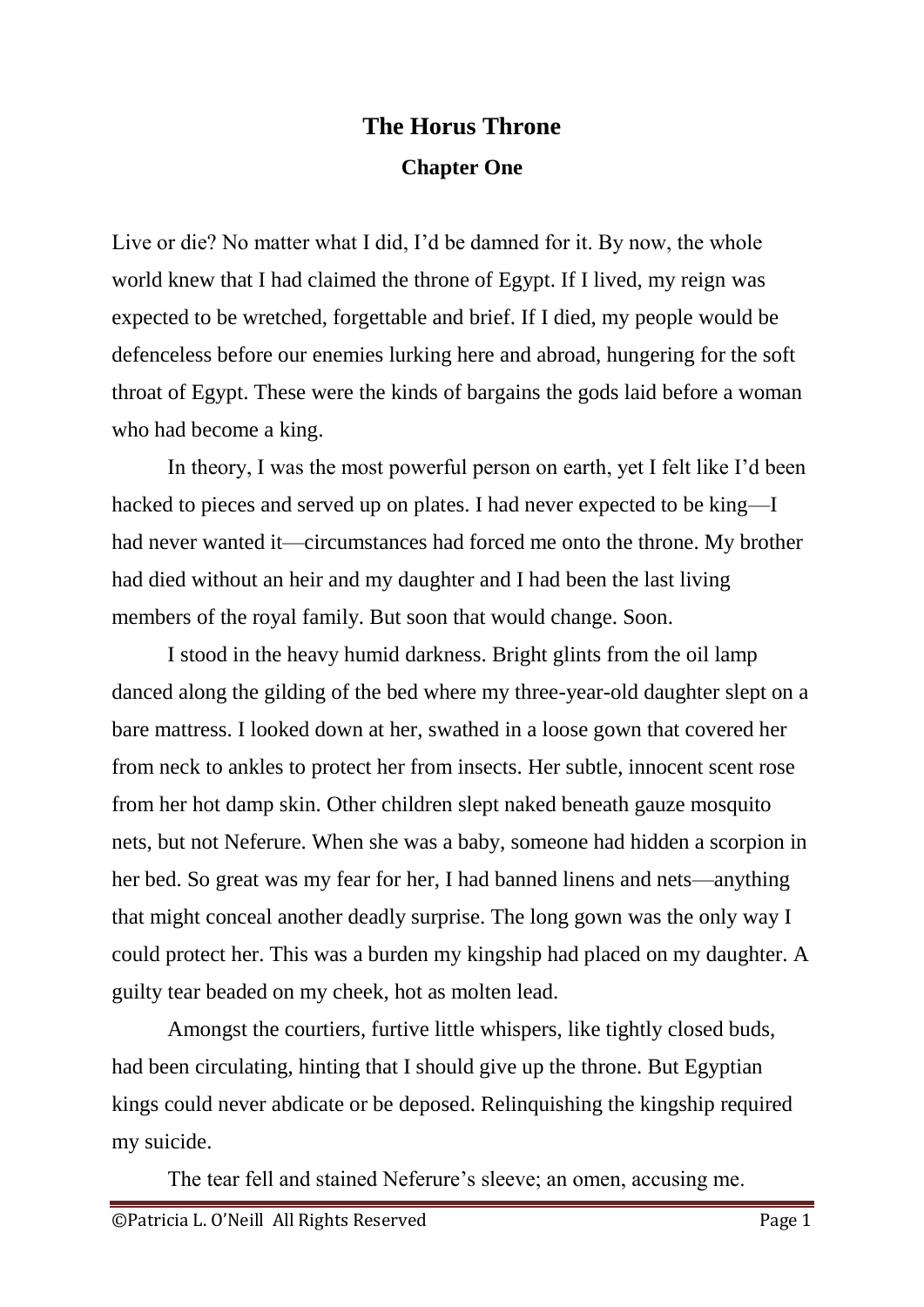She stirred in her sleep and kicked the gown askew like a bad idea. I straightened the filmy linen and covered her legs again. 'I could never abandon you, little one,' I murmured. No mother had the right to suicide. Yet, there were those who believed that my death was necessary to restore the world to order.

One law for mothers, another for kings. No one but me had ever been bound by both.

In seven months, my brother's concubine, Iset, would give birth. Then the whispers for my death would swell to a clamour. The royal physician's tests had confirmed that Iset was carrying a male child, but he had told only me. If I surrendered my life once the child was born, the boy would become Pharaoh and everything would return to normal. With me out of the way, corruption and treachery would flourish as they had during my brother's reign. Egypt would face annihilation. But aversion to female rule was so ingrained that many preferred an infant on the Horus Throne instead of me.

He was male. I was not.

I could save Egypt, and myself, if I intervened before his birth. The Great God Amen-Re had shown me what I should do. Did I have the courage to make the choices he was asking of me?

My own choices had trapped me in this dilemma in the first place. Nine years ago, I made a pledge to follow the path the gods had set before me. I was swept up in one harrowing predicament after another and ended up as the God's Wife of Amen, an awesome responsibility, when I was only fourteen. Then my father had asked me to marry him, but I had refused. I had consented to marry my brother instead, and it had nearly cost me my life. Worst of all, my dying father had passed the Royal *Ka*, the life force of the god Horus, to me. His act had conferred the kingship on me, but I'd kept it a secret and allowed my brother to take the throne. Egypt had bled because of that choice. But the gods had brutally disposed of my brother, compelling me to take the throne and all the burdens that came with it.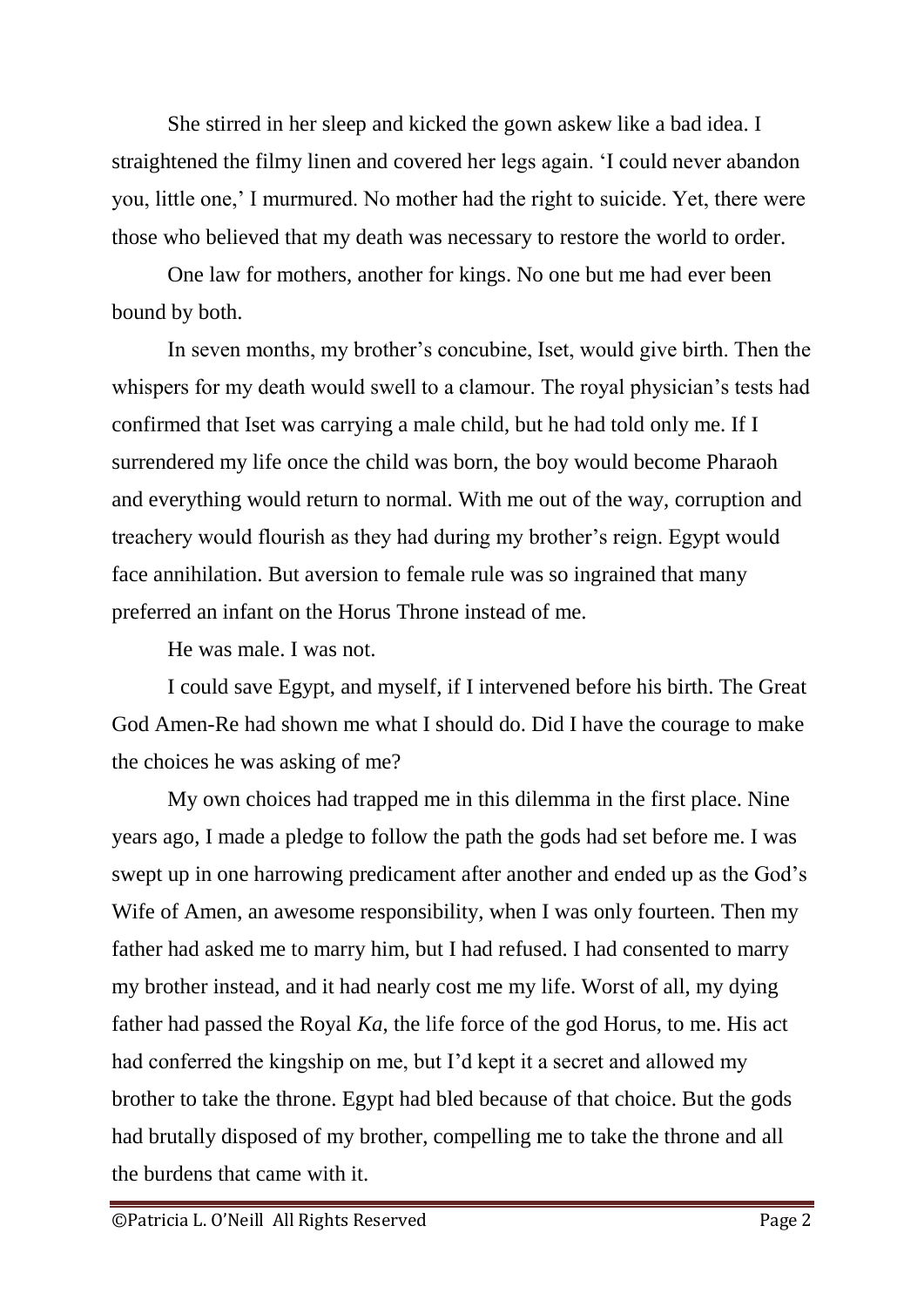Mosquitoes whined, disturbing the air near my daughter's head. Neferure wore only a sidelock of hair; the remainder of her shaven scalp was a tempting target for the hungry insects. This ramshackle old palace couldn't keep out rats and sparrows, let alone mosquitoes, even with linen stretched over the windows. I waved my hands over Neferure's head, trying to disperse the insects. 'Begone, you creatures of Seth,' I hissed. The mosquitoes persisted; the words of a king meant nothing to them. If such tiny creatures ignored my commands, how could I control courtiers grown sly and wilful under my brother's lax reign?

A shadow paused in the doorway. 'What are you doing in here? Why aren't you asleep?' My old nurse, Inet, tugged on a shawl that didn't quite cover her ample bosom.

'I'm watching over Neferure,' I said softly.

'I was looking after the princess,' Inet said. She waved a fly whisk in her plump fist. 'I just left for a moment to fetch this.' She stood close to me and peered at my face. 'You've still got your make-up on. You're waiting for *him*, aren't you?'

'Don't lecture me, Inet.'

'Someone has to!' She drew me away from my daughter's bed. 'Hatshepsut, I have put your welfare above all else from the day you were born, so you must listen to me. The gods may have put you on the throne of Egypt, but you will have to fight to stay there. If anyone discovers that Senenmut is your lover, your reputation will be ruined. You would be discredited as king.'

'Senenmut is the most intelligent man in Egypt. He doesn't take foolish risks.'

'Senenmut isn't always rational when it comes to you. It doesn't matter how smart or capable he is—he's a commoner. The other courtiers resent him.'

'Even if he were of high noble birth, they'd still resent him. He's smarter than they are—he understands how to be useful. And he's the only man who understands me.'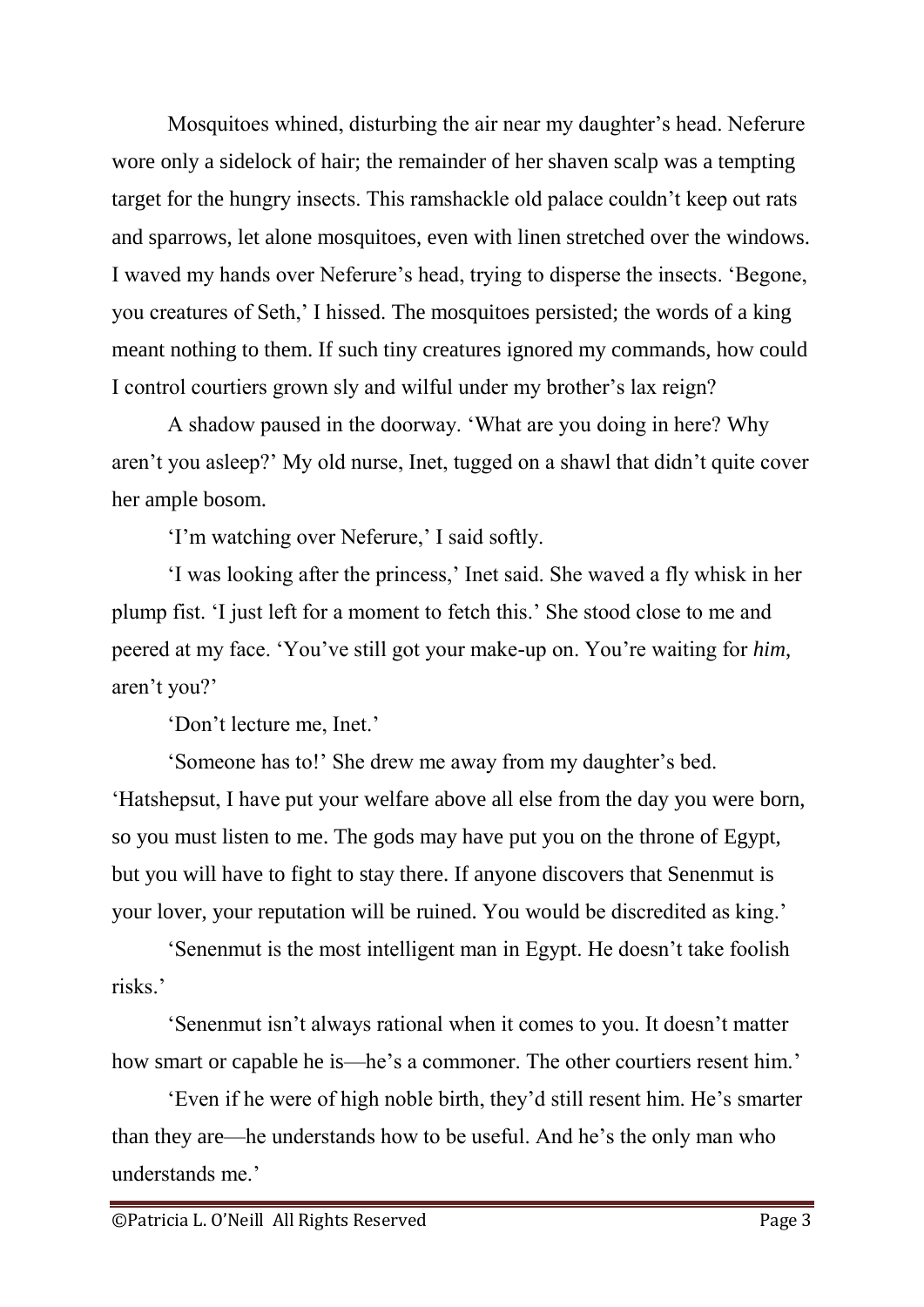Inet sighed and strangled her breasts with her shawl until she could knot it. 'My dear, please. You get very little sleep when he visits you in your bedchamber. You need your rest.'

'Some things are more important than sleep.' I hugged Inet. Beneath her motherly exterior lay a ferocious desire to protect me, even from myself.

I left my daughter's room and entered my own bedchamber. I was never at ease here. Within these walls, my brother had inflicted vicious abuse on me. Who could sleep with such memories reeling about?

I sat on my bed and gazed out the open doors to the moon-rinsed courtyard. I heard footsteps from outside the courtyard wall—one of my guards, patrolling the perimeter. Aside from Inet, my guards and servants were banned from my private rooms after I had retired for the night. It was the only way I could be alone with Senenmut, but even he couldn't always slip past the sentries. I sat straining my ears, waiting for a sign that my lover was near. The Nile whispered a hymn against its banks.

My need for Senenmut was more urgent than a mere physical ache. The Great God Amen-Re had planted ideas in my mind, and I hoped I had interpreted them correctly. Only Senenmut could tell me if what I planned was feasible; I prayed that he would be up to the task that I was going to ask of him.

I intended to make an announcement in the morning, at my first formal audience as king. I needed to accomplish a deed so audacious and so visible that there would be no denying that the gods themselves had placed me on the Horus Throne. If I succeeded, the doubts about my reign would evaporate. If I failed, I would lose all credibility, and Egypt would be lost with me.

I heard a faint scratching noise coming from the bathroom. At last! I waited, but Senenmut didn't appear. Perhaps the toilet attendant had fallen asleep again and she was still in there. I walked to the door and pushed it open. The flames from the bathroom's diminutive oil lamps shuddered; rippling shadows fingered the walls. 'Who's there?' I called.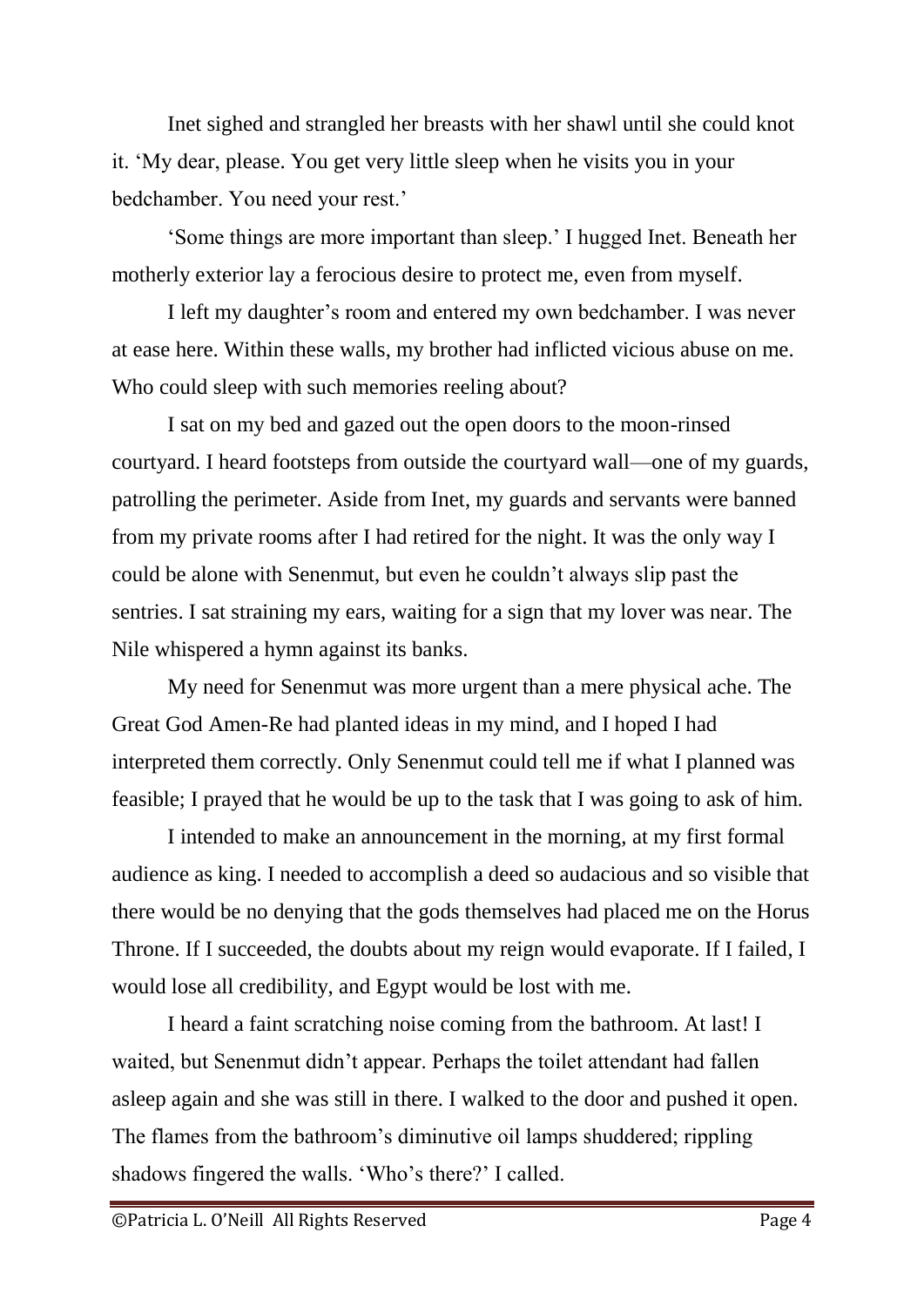My nostrils caught a faint wisp of sweat; someone had walked past here just moments ago. I sifted the air for hints of unfamiliar scent.

Next to the limestone partition that enclosed the shower, I spied a curve of light on the floor. I leaned forward, trying to decide what it was, held back by some ancient fear. My breath hung in my throat— I made out fat coils, curled against the partition. A cobra? My heart hurtled to my feet.

But no—it was only a rope. But what was a rope doing on the floor?

There was a sensation of heat on my back, then suddenly my breath was cut in half. A leather thong dug into my throat; I felt hands behind my head jerking, tightening. I could not cry out. I reached back to fend off my attacker, but I was dragged off my feet and flung sideways. My head struck the limestone wall; pinprick stars wheeled before my eyes.

The sweaty hands twisted the thong tighter. I heard laboured breath drawn through clenched teeth. I tried to imagine my attacker's stance, then jabbed an elbow backward with all my strength. A staccato grunt rose from the depth of his guts.

A sharp kick cracked into my ankle. My body crumpled. Dark waves washed across my vision. The thong sawed into my flesh; a waterfall roared inside my skull. My hands hung numb on the ends of my wrists. My thoughts beat their wings about my head: 'I must not succumb, I must not desert my daughter.' I willed my waning life into my hands; my fingers clawed at the thong. I caught hold of my attacker's thumb and wrenched savagely.

He gasped and lost his grip. I yanked the thong from my neck and gulped huge, wet breaths. My veins ached at the sudden rush of blood. The slap of bare feet running faded behind me.

I crawled out of the shower, shaking and dizzy. I dared not call for Inet if she left Neferure's side, the assassin might strike there next. I dragged myself to my feet and vomited.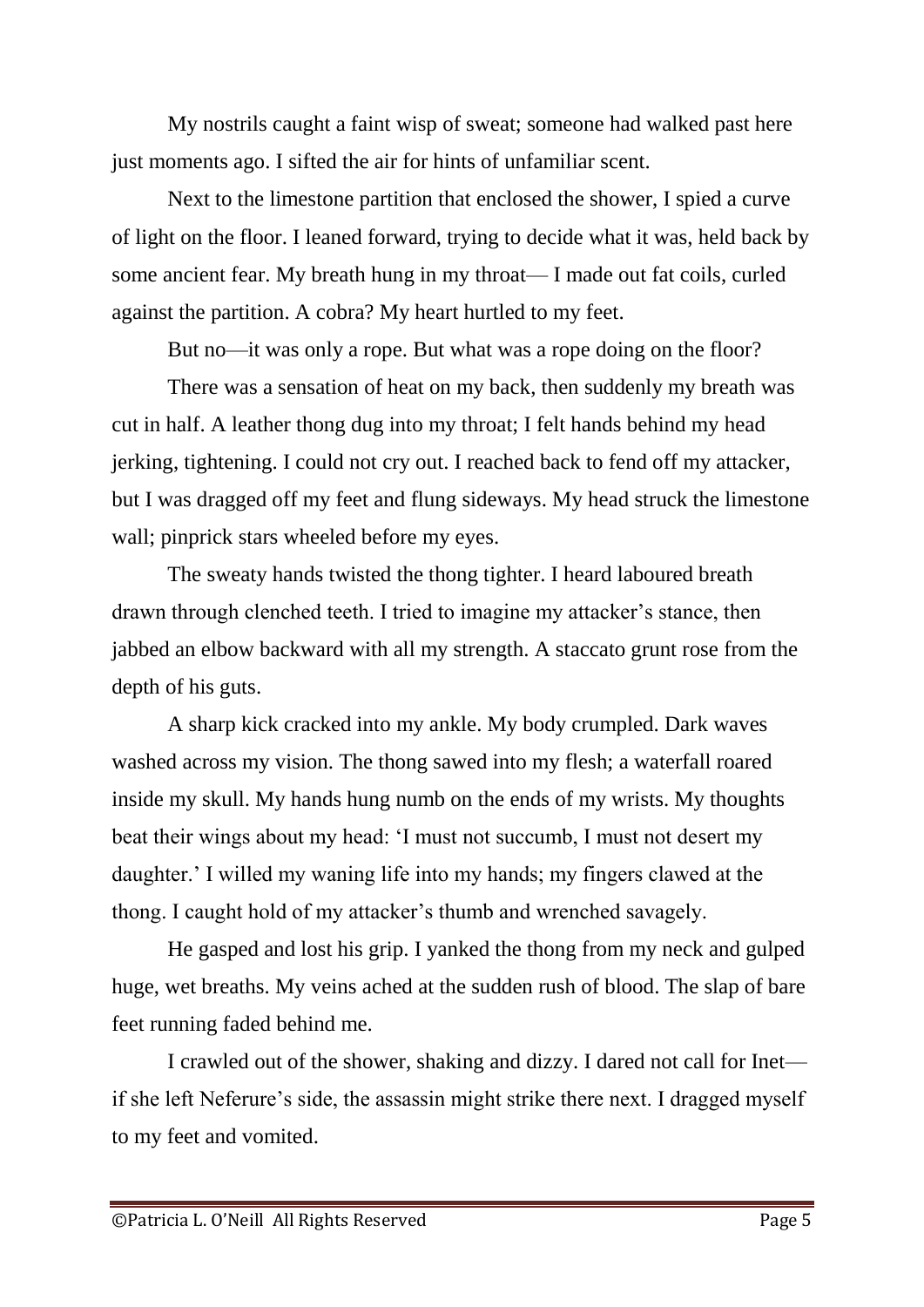I heard the clank of swords and slap of sandals hurrying across my bedchamber. 'Your Majesty? Forgive me, but I heard a noise.'

The captain of my guards, Dedu, stepped into my bathroom. 'Mother of Night! What happened?' he cried. 'Inebni, sound the alert!' The big Nubian helped me to stand upright.

'My daughter! Protect her!' I coughed. I grabbed his thick, muscled arm.

'Two guards are with the princess and Lady Inet. Is Your Majesty injured?'

'Someone…choked me,' I croaked, feeling the welt on my neck. I drew my fingers back; my nails were varnished with blood.

'How many attackers were there?'

'One…in the shower.'

My body servants, Tui and Kira, ran into the bathroom. They shrieked and ran to my side. Kira ordered Tui, 'Fetch the royal physician. Run!'

'Watch your back, Tui,' Dedu called. 'There's an assassin on the loose!' Without further ceremony, Dedu scooped me up with one arm, brandished his sword with the other and carried me to my bed. He laid me down and checked my limbs for breaks with one huge hand, while Kira wiped my face with a damp cloth. My servants ran about, lighting lamps and exchanging terrified glances.

'Bring Neferure to me,' I said, forcing the words out.

'I was just doing that,' Inet said, entering my bedchamber accompanied by my butler, Senimen. Senimen carried my sleeping daughter cradled against his shoulder; Inet wielded a bronze lamp stand like a mace. Even Dedu gave Inet a wide berth as she directed Senimen to sit in a chair where I could see my child.

Tui returned, dragging Menna the physician behind her. Menna's round red face blanched when he saw me. 'Please lie still while I examine you, Your Majesty,' he said. His eyes moved as if he were seeing my bones through my skin. Menna told Dedu to help me sit up while he propped me up with cushions.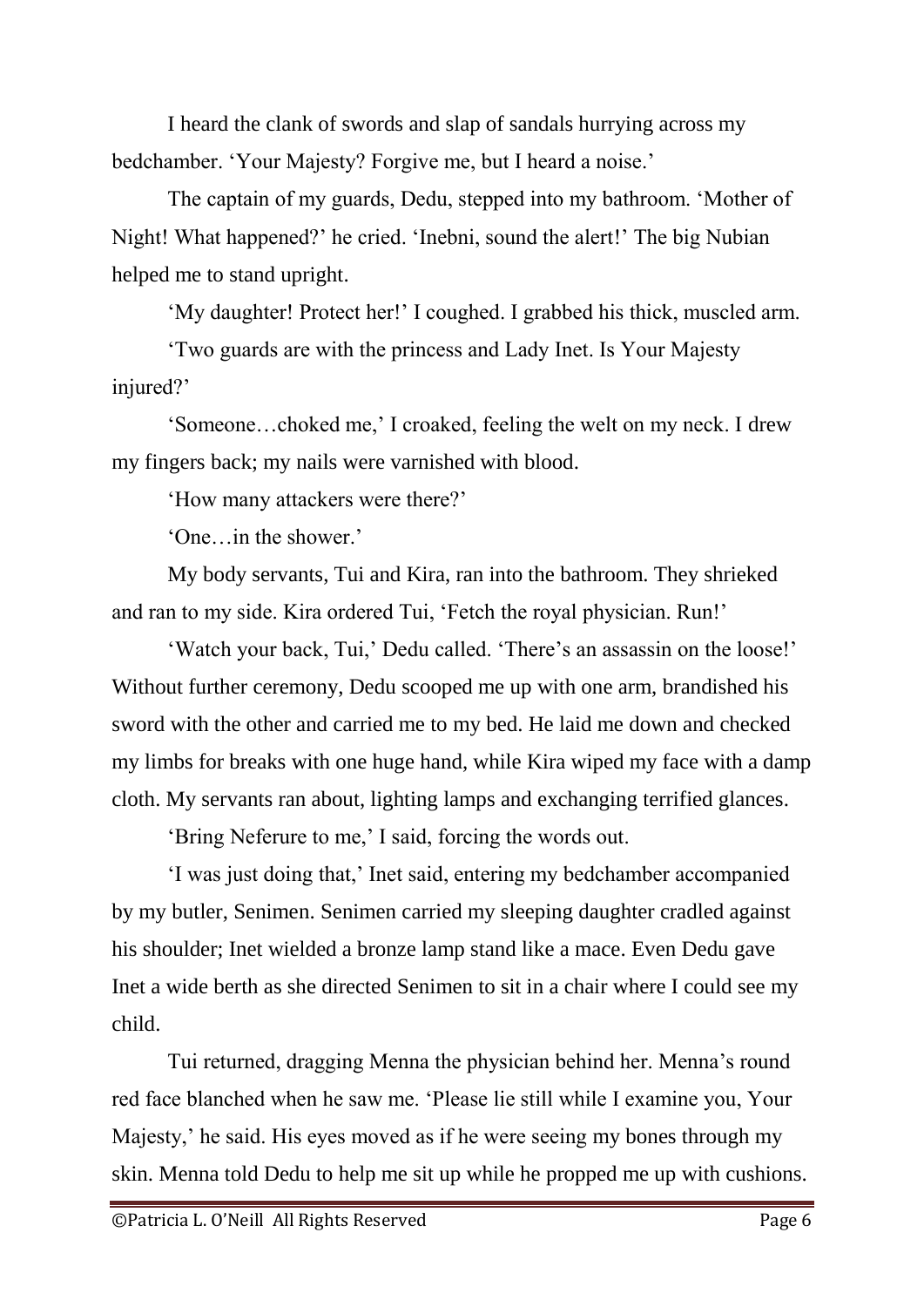He carefully prodded my throat, examined my face and eyes and asked repeatedly if I could breathe freely.

As Menna worked, the guard Inebni trotted in and spoke to Dedu in hushed tones. He handed Dedu a length of coiled rope. My vision was blurred, but I could see a noose on the end of it.

Dedu crouched by my bedside. 'Your Majesty, Inebni said that your attacker has disappeared without a trace. Can you tell me anything that might help us find out who it was?'

'Didn't see,' I rasped. 'Not tall, though. Barefoot.'

'Probably a servant, then,' Senimen said. 'Servants can go almost anywhere in the palace unchallenged. Whoever did this could still be close by, waiting for another chance.'

Dedu's massive jaw worked in frustration. 'With all due respect, Your Majesty, I did advise you weeks ago that the present security arrangements were not adequate. You require more protection than your father and brother did.' He hefted the rope in his hand. 'Your attacker meant to hang you—just in case he couldn't kill you by choking.'

I stared at the rope I had mistaken for a cobra. In reality, it was more dangerous than any snake. Once the assassin had strung me up, my death would have looked like suicide.

## \*\*\*

Menna applied cool cloths to my neck and checked my breathing frequently. He prepared a sharpened copper tube in case my throat swelled shut—I didn't ask him how he intended to employ it if the need arose. Shortly afterward, a hubbub erupted at the door to my apartments. Dedu, who was perched on a stool in the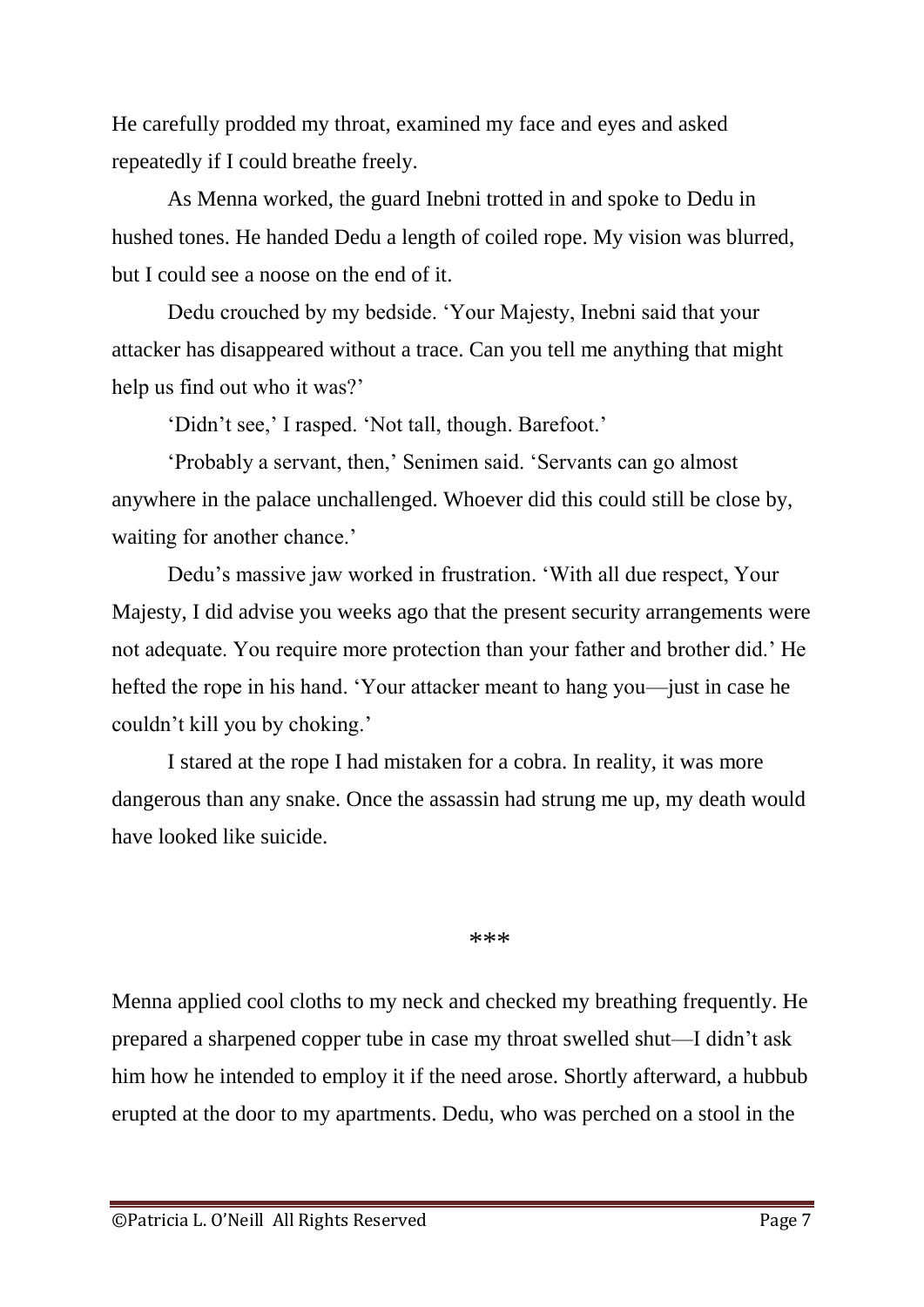corner, looked up from the spear point he was sharpening. 'Senenmut,' he snorted. 'Why am I not surprised to hear that voice?' he muttered.

'I sent him a message,' Senimen said. 'I thought he ought to be informed.' Senimen and Senenmut were half-brothers; between the two of them, nothing in the palace escaped scrutiny.

'Admit him,' I said.

Menna tented his pudgy fingers together and scowled. 'Surely, Your Majesty's Chief Steward doesn't need to be involved in this. You need to rest.'

Senenmut burst into my bedchamber, breathless and flushed. He hadn't bothered to cover his short cropped hair with a wig and his kilt was slightly askew, but every muscle in his lean body was taut as a bowstring. Slung over his narrow hips was a belt holding two wicked-looking curved daggers. 'Are you all right? What happened?' he said, reaching for me.

Menna knocked his hand away. 'Must you always ignore protocol? Do you think a commoner can manhandle the king?'

'I can manhandle you,' Senenmut said, dragging Menna to his feet by the front of his tunic. 'How is she?' he demanded.

'Brother, calm down,' Senimen said, shifting my daughter in his arms. 'You'll wake the princess, who is in my special care at the moment.'

Menna beetled out of Senenmut's grip. 'The king will recover,' he said, rearranging the pleats of his tunic along with his dignity. 'The cut is superficial, but the bruises are deep, and will take some time to fade. There is a slight chance that her throat might swell shut in the next few hours.'

Senenmut knelt at my bedside. My eyes warned him. He needed every fibre of his will to prevent his hand from touching mine. His dark eyes blazed like the night sky. 'Your Majesty, the message said there was an assassin.'

'I am safe now,' I said.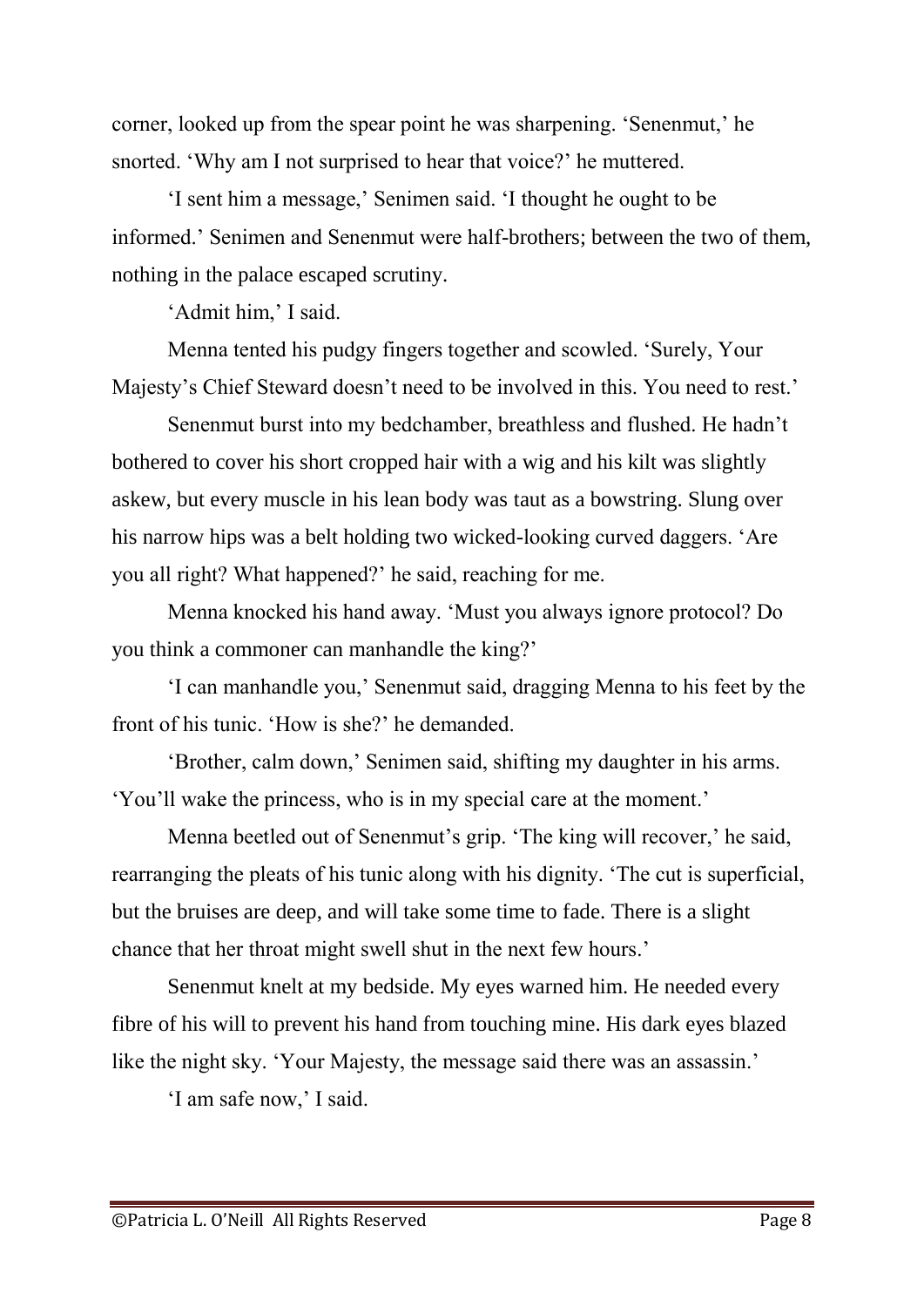'The attacker has fled,' Dedu said, 'but I've sent for more guards to comb every closet and corridor in the palace, and determine every person's whereabouts<sup>?</sup>

'No,' I said. I shook my head; the pain in my neck made me gasp. 'No commotion.'

'Why not?' Dedu asked, puzzled.

'Because we don't want word of this to get out,' Senenmut said. 'Don't you understand? An attempt on the king's life makes it look as if there is opposition to her reign.'

'But there is opposition to her reign,' Dedu blurted. 'Forgive me, Your Majesty; I'm only a simple Nubian soldier, but that's what the people are saying. They're afraid of female kings. Such people are fools, of course, but…'

I raised my hand and cut him off. 'The rope, Dedu.'

He held the noose out for Senenmut to examine. 'Inebni found it next to the shower enclosure.'

Senenmut ran his long graceful fingers over the rope. 'Fine cordage, strong and carefully made, to disguise a murder as suicide—an admission of defeat by the king.'

'I would never, ever do that,' I barked hoarsely.

'Calm down, Your Majesty, you mustn't irritate your throat,' Menna clucked.

Senenmut looked at the rope as if it contained a secret code. 'This is not the work of someone who wants to make way for a male king. This is the work of someone who wants Egypt without a king at all. Think! No one can be sure if Iset will bear a male or female child. By killing the king before Iset gives birth, the downfall of the dynasty is assured.'

Menna tugged on a lock of his wig. 'But it might be possible for Princess Neferure to inherit the throne.'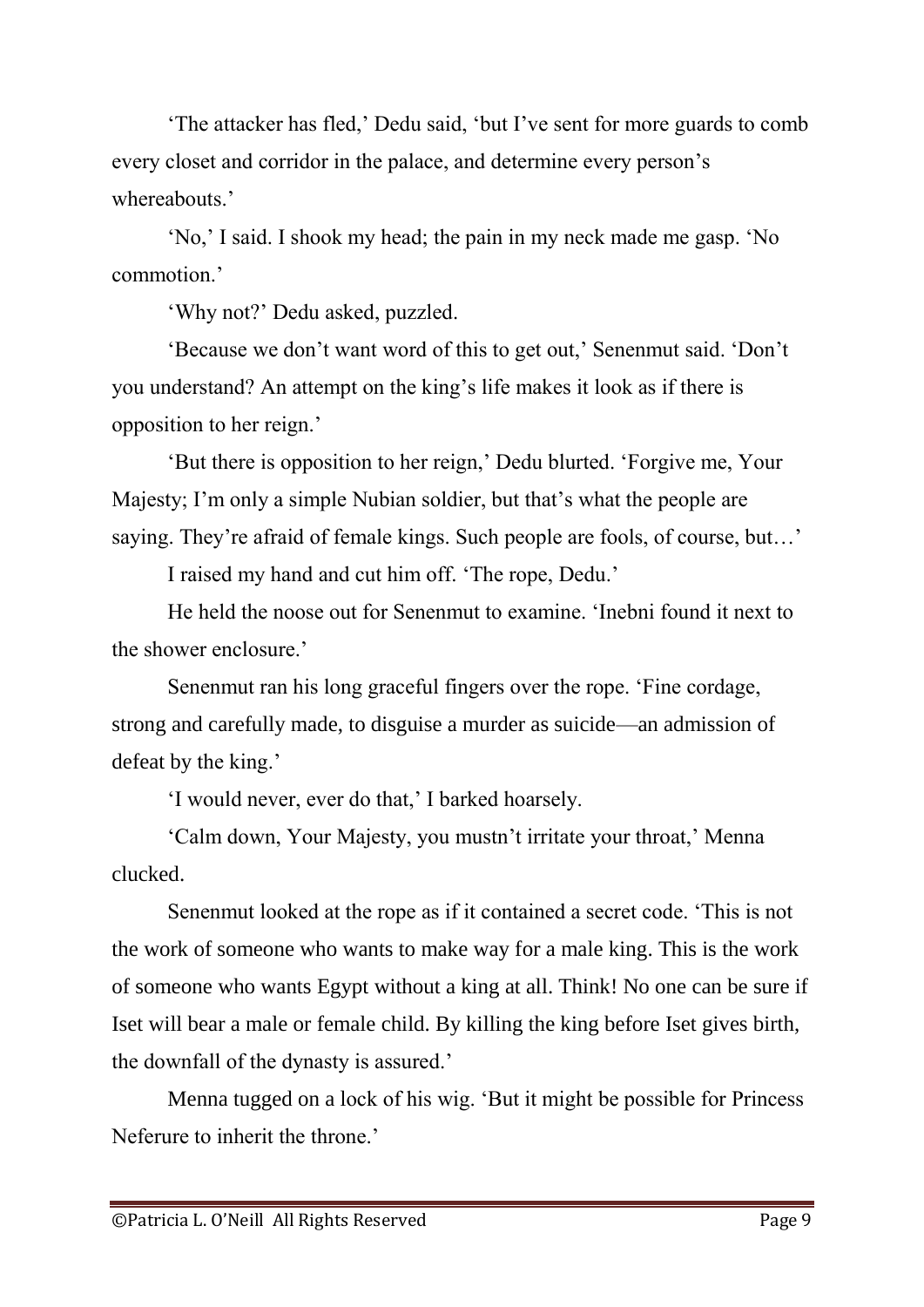Inet hovered closer to my sleeping daughter, her fist tight around the lamp stand. 'How long do you think a little girl would last as a child king? Whoever put the scorpion in her bed could strike again.'

'My daughter can never take the throne!' I cried. 'She was fathered by my brother, not the god Amen-Re. There is no doubt of that.' My outburst made my head throb like a drum skin. All Egyptian kings were sired by the sun god, who manifested himself in human form to engender his heir. My daughter's degrading and violent conception had been the work of my despicable brother, egged on by his vicious friend, Nefer-Weben. Menna held a beaker of a bitter tincture to my lips and forced me to drink.

Senenmut said, 'Tonight's attack was not politically motivated, not in the ordinary sense. It was motivated by pure hatred—hatred for Hatshepsut, for the royal family and for Egypt itself.'

That kind of malice burned in only one heart. 'Nefer-Weben,' I whispered.

Inet shied like she'd spied a demon. 'Not here! In the palace!'

Dedu shook his head. 'All the guards are on the alert for any sign of him. With that hooked nose and pock-marked skin, and the way he slinks around like a jackal, we wouldn't have missed him.'

'He's clever enough to hire someone to do his dirty work, and could have told his accomplice about the layout of the king's private apartments,' Senenmut said.

'Not an Egyptian!' Dedu protested. 'And no Nubian, either. No one who knows what a Horus King is would dare harm one. They'd face the Second Death.'

'But one of Nefer-Weben's vile Hyksos relatives would do it,' Senimen said. 'They'd do anything to regain control of Egypt.'

'Or Nefer-Weben could be in league with the Amorites or Syrians,' Senenmut said. 'We know he fled north after the death of Her Majesty's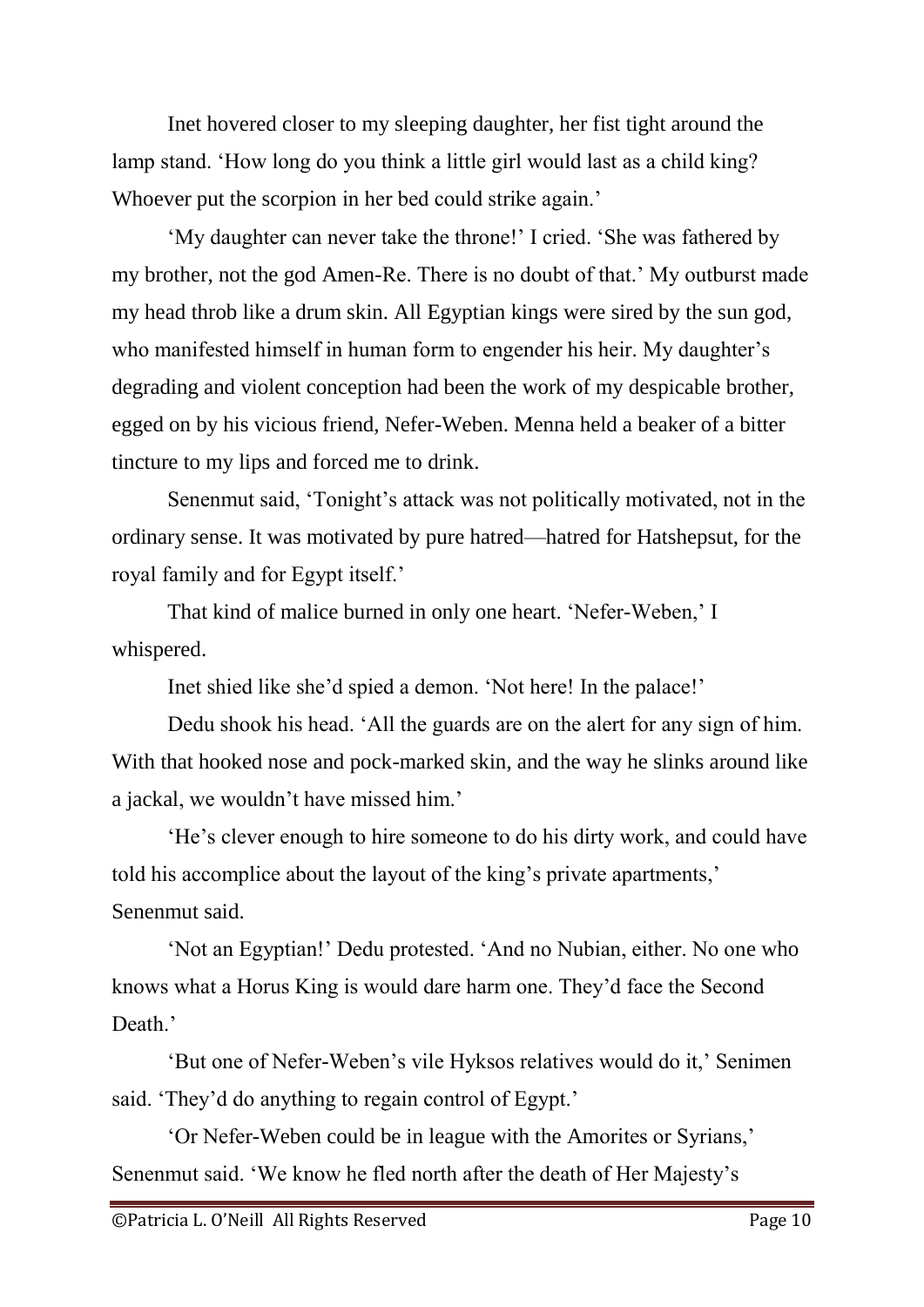predecessor. So even if the assassin is a servant in the palace and is pretending to be Egyptian, we can find him out. All we have to do is carry out an inspection of all the male servants, saying it's for the sake of hygiene, and then check the alibi of any that aren't circumcised.'

Menna dropped the cloth he had been wringing out in a basin of water. 'And you expect me to complete this unwelcome task?'

'It's important, Menna,' I said. 'Senenmut is right.'

'Nefer-Weben may have attempted to disguise his confederate as an Egyptian by having him circumcised,' Senenmut said. 'Only the Chief Royal Physician has the skill to recognise the age of a surgical scar or the style of a foreign operation.'

'You needn't use your flattery on me,' Menna snapped. 'It's a disagreeable undertaking, but for the sake of Her Majesty's safety, I will do my utmost.'

Dedu laid his spear across his knees. 'In the meantime, I'll double the perimeter guards, and Her Majesty and the princess should have bodyguards in their rooms at night.'

Senenmut's temple throbbed. I could see what he was feeling—the lax arrangements that had made our nightly visits possible had left me vulnerable. 'Guards are only a stopgap measure,' he said. 'It's impossible to defend any part of this old palace completely. Your Majesty, I proposed a plan for a new palace after your predecessor died, but you felt it was too extravagant. Perhaps tonight's events will persuade you to reconsider.'

'I have other projects… far more important,' I hesitated. My first acts as Pharaoh had to bolster my political position; a new palace would seem like selfindulgence.

'Hatshepsut,' Inet said sharply. 'Do you ever want to spend another night like this, cowering in your chamber while an assassin roams the palace?' She looked pointedly at Neferure, who was stirring in Senimen's arms.